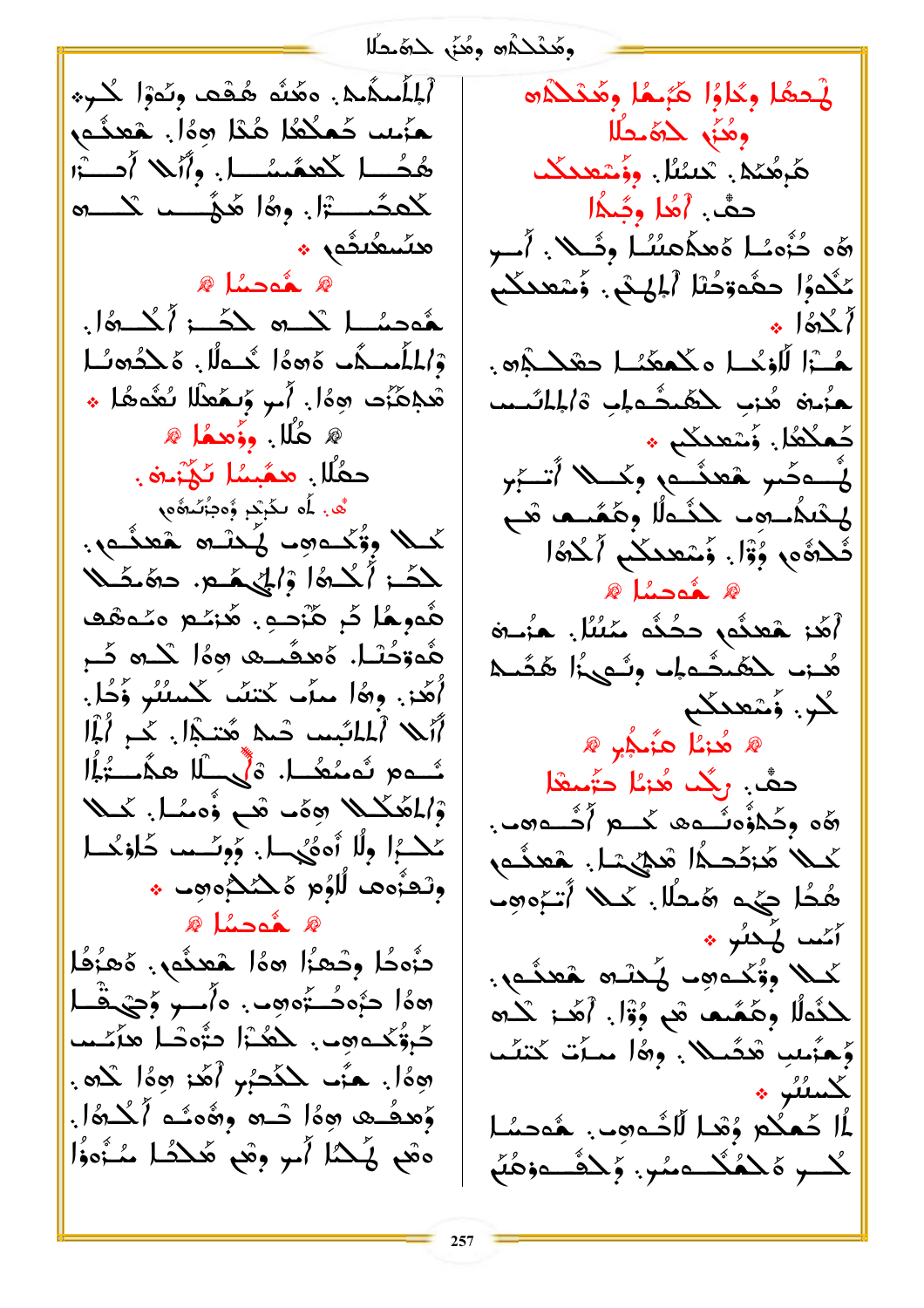وهُنْمَكُمُهِ وهُنِّي لِمَحْمَدِهُا

ەَحِدْوَحُــا وَحِدُّوكُــولَمَا. يېتىلچا هُهنَّكُ أَحِعُلُ وُرِجُكُ. هُنْكُمْ أَهُلُ وِيْݣُوبِهِ بِي حَقْمَتْكُمْ هُومِهُمْ ا أَهْعِكُنِ وَهْمٍ هُعِنَّهٍ هُكْمَكَت الْمِكْسِيمْ. ݣْحَمْلَا وَقُكْسَمْهُمْ شْتَاوُكْسْتْ  $\bullet$   $\Delta$ 60 a a is it يُمُلا وِمَثْلُهِ. ۞ه وۡ/هِـكُوۡوَ قُبِي أَحُـلَٰہ وَوَّهُمْ أَنُّم ۚ لَاهِكْنَّا ۖ حَيْثَ أَنَّاهُ لَـٰا وحُحكْتًا. ۞ه نَهْلًا حُمْلًا حُمْتَةٍ!. حكَّاهُتْلَ حَعَّتْ أَوْحَتَمَكَ وَسَنَّعْلَ كُـــوُوَّٰـوَهُ٥ وِكَحـــةٍوْوِٮ وَحَجْحـــوِ كملا هُدْرٌ: من من وْلِم أنْسوم هَكِدُولاً . ولَّا حُدَٰرًا ولَّا شَعِكُوْعًا \* @ Duon . pas @ فَنِّي. أَبْلَا حَصَّمُو حَلَّمَٰٓءُل وأَقْتُحُو تْبَوَّتْ ثَنْزَمْ وَقْلَمْسِ شَقْفُلِي ۞ \* دُهُوْ أَهْلِيَكُمْ. لْمُعْتَمَدُّا وِكَتَّتَةِا أَمرٍ وَهٰذَهُم أَحُل كَملاً حَنَّنُا قُ هنشم هُزئا كملا وُسْكُموب دَّرْسُهُ أَس حَعَّدُ ا مُوهَّدَهِ وَ وَ دَّاس خُەھمُا مِمُعاُا ھُنِّ مُدَّا 2 Lisca 2 قَعِ غَكَمَ مُدَمِّطَ لَكَنَّكُمْ غَلَقَيْمٍ أَهُي. كَــلا قُــِمُومْ هَـلاَشْــواًا. حَيْــووُا وِدًاتًا هُوَاَوُعِقًا. أَحدُّا هَالَبْتِ هُزَا ثَلا . للنّفَعُمُا وِكْتَبُسٍ وَحَبْدِهِ كْمَلَا هُجُنْ \* ههُوهُم هَالْحُوهِ هُوبْالْحُيفُومِ

وهُداً هُلِي هِهَلْ. دَرَّتْسُرِهِ هُد مَنْنَا وؤْدْسُا وهُدوهُا حُبْرَهَا لَدْنَ ودُهُــا وهُـــواًا لَا ـاْلِهِـدٌــو. حَرْهُــا وِمْمِيْرًا ۖ كَحَزًا وِأَحْدَٰا. هَٰذَا وَوُئِمِي \* ه شم **گلام** ه ؤْكِم هُكُلُه وِهُبِيقُوؤُل مِعْزَا لِحَدْهِم لْلَثَّفِ لَمْسَكِلٍ هُ هَعَمُا وَ حَكَمًا ۚ قَعَبُ كْرِهُــولِ مِيْــلْــدُا هْدِكْرْجُــا. تَـهُـــْزَا وَهِبَنَى حُــة لُبْفَى قُــْـةُهِ. كْرِهُــه لِمُ هُكْتُــا. ٱتْمَــعَبْ كُــةَ كُــزَ أَحْدَهُا. حيْء هِنَدْ لَا مُعفَّسْه كمخالما وَالْمَاطَرَ الْمُقْتَدِمِ كُهْ هُم هُدُوُّمُّا. دىُمكا دەنى ۋەم لُهمُعُــا. مأود هَ حَكُكْــع مَّـــومًا. دەتو لا مُعكّكون . إمبُّرُنَا. حقُلًا. هُءكُس كَبِدًا ] ى. هزّا لمدهً من هُنّ دەَخَلا ھُەمِعُل كُحِنْـهِ حْصَدُع ݣَعْهُبْسُلْ. مَعَّنُتْ هَقْيُمْ ݣَاهْ كُلّْ أَهَٰ: وِحُدًا إِنَا حَنَّىبِ حُمحُهَا. وِهَا مِيَّة كُتْئِبْ كُمْشُو. هَٰكُمَّا وَّحُــا وَّــعزَّا ـــــــلا. وَٰابِــدًّا وَهُ هَجَــزًا هَّنُواْ. وَهِهُقْبِ ݣُوهِ قْتِهَا. وَلَمَسْتَهَلَّ وَلِكُفَّ وَاوُهِ. وَسَمَحْكُمُ صُمُّا حُسڤَعْه \* 2 Lisan 2 ؤُهمُما خُمعمُما. ه/ُوَحُمِد قُتَنُبِ وِّحَنُّىكَا). ھڭم قْلُو ەَاگْتْمَوَّى كُنْس ەللەھكىئىسى كىسە كۆگىسەلمىر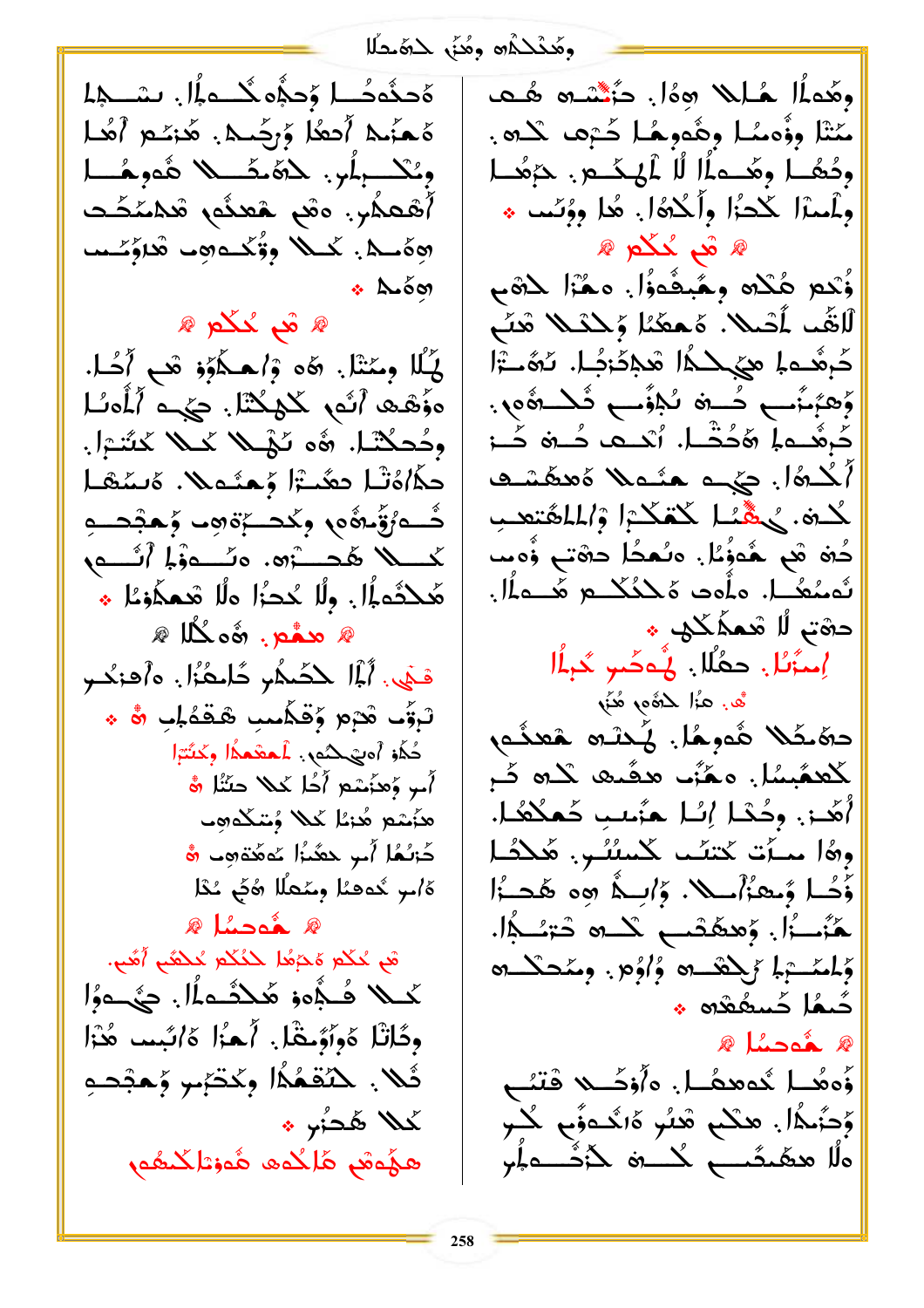وهُنْدْ٩ُ٥ وهُنِّي حَدِّمَطُل

ەمَنْ وە دىُنْا ۆلمىلگەن ھەر ئىدە أعدُه ما \* & o & island & مىأة كْحَدُّه حْكَلاً وَْلِحُسُل كَلَّه هُهضَــز أَتَـــرُه مِن مِهْلِـــرِ حَزَلَمَـــــــــرُا ەھّحىلاھ قىلۇ مىڭىخالئى: هَّنُ هَفَّدَه لَاهِ وَهنَّمَت هُشَما توب هُوڭگىل. وەڭل متسلّمە كتئىس مىلُلُو وَّدًا هَنَّمَزُّاَّىٰهِ ﴾ لمُسَامِرُهِ الْمُسَامِ الصَّرْفَ عَمَّمَكَ السَّامَعَةِ مِنْ السَّامَعَةِ مِنْ السَّامَةِ مِنْ الْ<br>المُسَامَّدِينَ السَّامَةِ الْمَسَامَةِ الْمَسَامَةِ الْمَسَامَةِ مِنْ الْمَسَامَةِ مِنْ الْمَسَامَةِ مِنْ الْ ه منْدُرُبُا ويُحْكُبُا & حقٍّ. كَلا هُنُا وُسِعَدٍ هَبْدًا هَعِنُومٍ هُدًا أَهُنُوا كَلا وَتُكوهِب حةَ حَفَّ الْمِحْسُو. مَحْـبِلَا حَمَّــال وِلُموۡمِمُا مِحۡمَعٗا ۚ كُـرٖ وُسۡـم اِنُغُـا ٖ. حلًى لِمُنْتَزِّبة وِتَعَادُمِقُبِ لَحْسٍ. هُٰزَا ثَلا هُ٥حسًا لَحْدٍ \* تكسبُ إِلَى مَثْلُ إِنَّ الْمَسْلَمِ الْمَسْلَمِ الْمَسْلَمِينَ وَالْمُسْتَدَمِّينَ مِنْ الْمَسْتَدَ وِلْمِحْمِسِكَا وِأَحَا. وَهِءَا إِنْمًا هَـم يْ مِكْمٍ لَمْ أَوْثَمِ وَّثُمَوْهِ مِنْ كُلُّهِ أَسْرِ جُــوكُمْ لَمْعَنُوهُ كُلّـى. هُــْزَا شَــهُـ ـ هُەدىمًا لَكَن ھ وِنُعَسُّمَوِتَ الْمُلَاهُ أَهْلِ فُي مِنْكِبٍ. لَكْتَبْحَجًا هُبَ وَحَسَّرُوًا. حَيْتَ هَدَلَا يُحلّه هَعنقَهِ هِأَهَٰذٍ لَكَمَّةٍ وَحِنَّمت أَبْلِلْنُسبِ. هُٰزَا ثُلا هُوَدِسًا كُلِّ \* R Lisan R هُا مْثَىلا حهلا ىُعْمِصًا. فَيْزُلُمْ

هُلًا. وكَنُترَا. وهَجَدْفَ حَذَبَهُم هَٰٓدُكُمْ هَٰىسِعُبُلْ. حَمُّوجِسُرِهِ ۖ وُنَّبَت هْمِ وَۚدهُا مَعْسْا هُتبْا هُعفُــع كْهِدْتْ!. ەھُىغٌى هُەئلُكْ كَنُتْرَا ्كو هنّشع هُتَّكَمَّا ﴾ A Lisaie A هُوصُلِ لِهِ هُمالِ. وْاهُد هُنَّى كُهكُـزِبْهِ وشَــلا وُ/ثَبِــلا فَي زبِ ەھْـدَّا ۋەنب مَنْـا. لَا أَوْقْنـە و كُمنُــه\ وِتَعذُكْــكِ، أَلمَؤُدنَـــكِ ەئىكىشىم ئىسمال وۋە ئېشىل لمنكع \* ® حُذُه أُل وهُن، مُدهُوب ® هُزءُا وُسْعِدِكُم مَكَرُوُمٍ. ٱلۡكِي وُوَّا هُٱلۡكِي وُوَّا مفۡحَٰا هَنُم . حَبَّبٌ وه ومُحجَّدَ حَقَحْوَهُ وَوَّا هُوَهُ لَا حُجَّدَ لهثَدبُه هُنسُم لمُعفَضَلا فُلا كُع هُوَدُنَا. وُ}سو تُعْوَهُا لَمِيْا ا وْحِسًا جَوَّمَكُمْ هُومُا: حَقَّىلا كَتُوْسِطْ وُأَسِيكُتْ سُبْحِقْتْ شَذَيْبِ لِلْإِ بِّكْلِ هَكْتُمْ هُوهُا هِكْمَ |وٌىكُنْت أُمر نُعْدَهُا \* Q Léluck Q هُوصِيُا لَاجُا ولَمِيهُ كَحِبْرَه كَلِكُدوَّهِ أَلِّ. وشَيْ بِأَل كُدْرًا وَإِيَّا لمشاه أو مَنْ الْمَانِيُّ مِنْ الْمَدْمَدِينَ الْمَسْتَدَمَّ وسُتَلا لمُقْعَدُه ومُكتَّه حَةَمْطًا.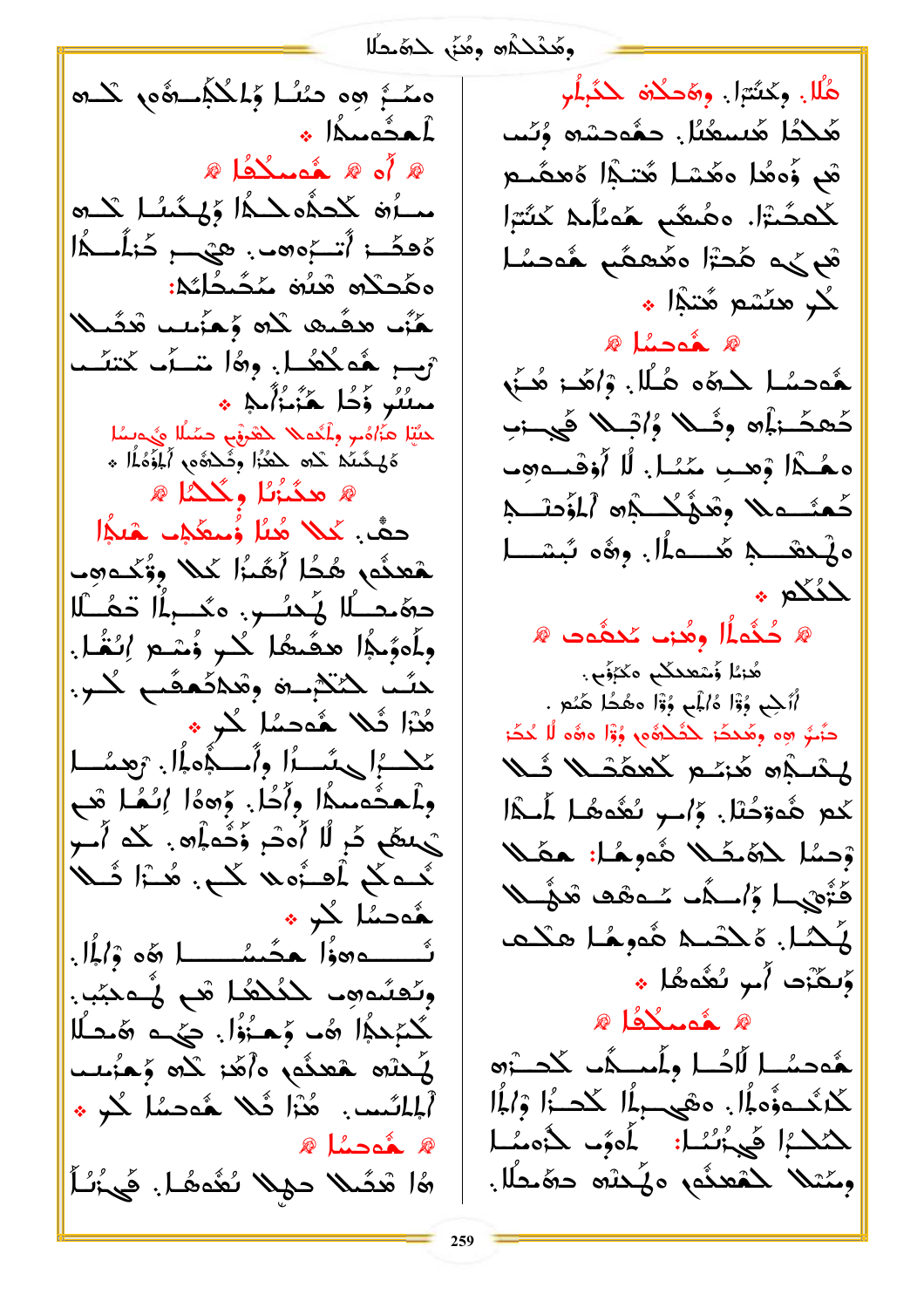وهُنْمَكُمُهِ وهُنِّي لِمَحْمَدِهُا

هَٰٓڵۡعُمُّـٰ ۖ أَف هُوَدُنُـٰ ۖ أَ. مدَّنَـــ 20 مُعدَّم وَمدَّم لِمُدَدَدُه وَم ەَھىرِّق كە جومھۇل ئا كَمْكْفَا. هُهدُما وكعِفقِا حَنُسٍ أَحًا وهَكْسُو \* بمؤمومه ومنستها حثو معهم لَّكُلُّهِ . ثُم تَعْلَاصُّفْ هُوُضٌ أَهْدَىٰ الْمُ كَعِنْكُمْ لَمْساً هُدَّے اِب وَهُدَىٰ ۖ ى تقب كَمْكُمْ كَمْتُمْلَا فِي الْمُحَمَّلَ وَمِمَّائِكُمْ هُـَامَا حَزَّمَاتَ. وِكُـُـرِ مُنْأَوْ وهُما نُصِمُ الْوَحُلِ. أَأَمَلا أَبْلَكَ مُقَصِّد كُمْ تُوَمُعُلْ. وأُوْرَا كُلُمْحُولُو \* إمرَّبُّلْ حقٌّ. هَ احمُكُمْ هو حَدُّ. هُوَجِسًا كَاوُهِ مُبْلًا وُجِبْ مُسودُه ، لَيُحلِّسه لِمَسلا وَوُّكْسوهِ هْعِنُو هُدُا لحِكْسِكُمْ هِهُا هُنسُم لِحُسُماً ضَـٰـْ تَــــە . دېمب ھەە ئـــــلا /ۋٱـــــ وَْىتُتَّمَاْلِ. لِمَنْبِ هِءُا كُلُّه عُمْقُف ەُدىھَا ھەدَا دُھ . مَمْلًا وُھرِّڪَۃ شَـلا دْ:يْݣَالْ هَٰزئے وَ الْمَكْبَةِ خُحِفُوجٌـويُو. ەئــھَوْە حِكْمُنْــا وِّىـحَـُـْــەلِهُ ــهَزَكــا وِٱلْمَكْلا ۚ إِذَٰائِلَيْهِ . aهِ الصَّحْدَا هُتُه دَّنِيُّا ثَكْنَ \* مأمليه هُبْتِ كَمْلَاهُمْ شَلَائِكُمْ فَ رَّهِهْ وَهَا سَأَتِ كُتْئُكَ مِثْلُو وُكُلْ. ئەھۆا ھە والما ونىمى للىكككىل. هُ لِحُفْدِسُلَ وِكَعُدٍ هُو أَحِدَٰزُاتِيلاً ﴾ & إمنُ لما . حقَّ وهذا لَه ودوًّا هِ

هِهِ مَيْ أَهْوَلُمَ فَيْ وَهُوَ أَوْ حَدَّ هُ مَدَٰدًا ھْلۇڭــىب جۇمگــىلا ھُەوھُــا أُســو هَدُا. كَلا أَتَبَت هَعْدُه، هُدًا. هُنْزَا ثَلا هُءَدسُا لَحْرِ \* ه هَمعُدا هَبِعُدْا وِكُكْلَا هِ *ه* حفّ هُومُنْ هِ مهمههاة المستكم كلامته مهنهه لاهَٰمِصْلًا. أُسِي تُعْدَهُما وَٱسْمِ هِءُا لَاه كَمْعَزَّائِلاً هُمْ عَبْمِ. يَكْتَه هْعِنْدِم هُدُا كَمِلًا وِوُّكْدُوب. هَجِيَّجُوگُلُّ هُجَّے أَهَدَ كُلُّهِ عُجَزًا هُكْشًا وَمُتْلًا وِلَمْ يَهْدُ لَا قُدِمَكُوْلَ. هنَّت هُــزب للطَّيفُــولي كَـعَلْطُـا وُمباً ما وَّحْمأَى الْهُ مَا \* @ Lacie @ حقَصَّــــلا هُموهُـــا هُــُــْت هِمُا هَعنُه هُدًا. حَكَمٌت شَم ثَــلا وْ} أَا هِهُ| وِتَعْنُوهِ فِي مَثْلًا. أَحْلُلُ هِهُا گُمْ وَهِهُمْا إِسْا كُبِرٍ. وِهَا مْنَــأَبِ كَتْتَبْتِ كَلِيشُــوٍ وُّهُــأَ. أُسـو وْاهِدُهُ وَمِـــدٍ هُودِمُـــدٍ هَ كَمُكُـٰٓمِنُـبٍ فُـٰٓهَٰٓا وَّٰٓحَٰا وَٰٓاٰ بِآْا ۖ تَكْـِيهِ وتصرهُ في هُما. ٢٥٥ هُرِزُهُا . دَعًّا . إِنَّهُ ضَمِي أَهْزَا ا حـة. أقحمُــ لَاضُـــه وهَكْسُــر رُجَ بــ وَيُحَبُّرِ هُعَنُّهِ حَقَّدَكَ هُومِهُ كَحْبَرُهِ وِأَحُلَّا وَهُوَا إِنْهَا. كَوَّمْحَلَّا هڭك هِوُا كُلُّ أُكُلُّةُهِ بِهِ فَلِي اللهِ مِنْ ىُعْدِهُا بِمُرْجُمٍ مِكْفُوسٍ. وْحِسُلْ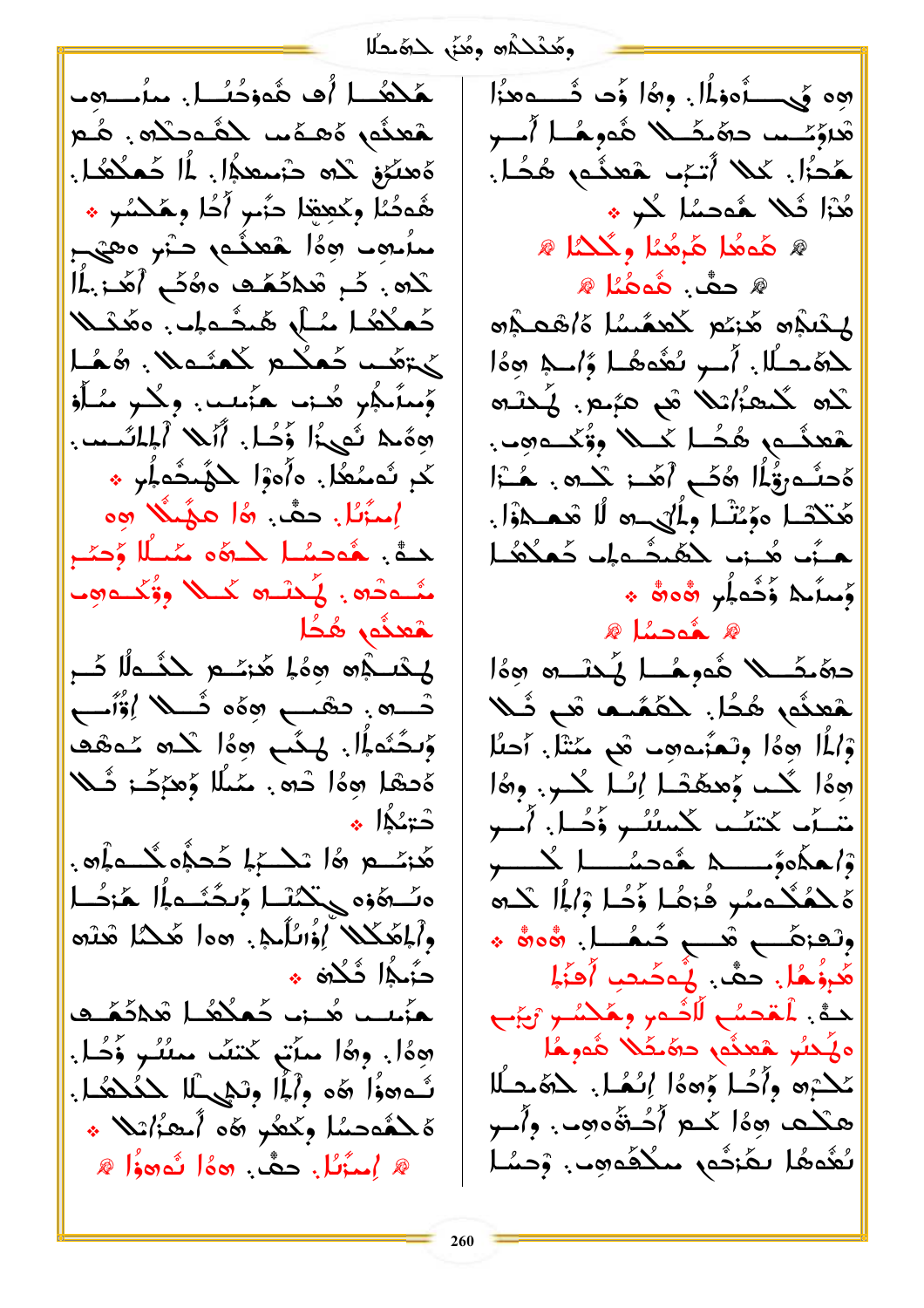وتَعْنَكُمُ وَتُنَبُّ لَكُمُحِلًا

كُرِ. أَه حُكْرًا فِسُعُدًا وِكَحِلًا وِقْحَا أَاؤَمِّسَ. هَنَّمِكَ هُذِبَ كَمَكْتُلِ وِكْتُو ـْمُلِيكْتَبِ. ٱلْلَّا تَشْعَكْتِيب وِأَوْوَا لَكُو \* *®* حُذُماً وهُن مُحفَّده *®* أَالَّكُمْ وُوَّا هُٱلْمَ وُوَّا هُكُلَّ هُنُعَ. حَبْبٌ وه وهُدحَة للصَّلاةُ مِ وُوّْا هِ هُ هِ لَا حُجَّة أُمِرٍ تُعْمَقُا لِمَحْمَدِمَا هِكُلُّ وَهُ! تَعِبْكُمْ وأَجُلْ. مَكْعُدُ صُحْفُفَ دَّاسًا ەھْبْكُمْ حَدُّە حْكَا وِصَّدًا. وَيْكَبُّصُ وِهُهِ لَمْوِ هُوَهِنَّنْا وَحِسًا هَٰلِكُلْ. أُمر تُعْدِهُا وأُحكَّم هُدَهَا كَدْحَا  $\bullet$   $\mathcal{N}$ وَلَمْسٍ هِوَا هُعَدُهُمْ حَزَّهِ مَا وِهُومِهَا لُدْهِكُلا يُكْلُ هُمُّنُ هُمْشَد ەَھنَـرَى كَــدە ھــدُرەوُوْ وَّحُــا ووَّكَــا همَّتْ لَمْ لَحْشُمْهِمْ لَحْدَ أَلْ مَكَّنُو هدَه ه ١٤٥ . وأه هُـهحُثه وكمعـد أمعاُرُتِكَ هزَمِي جَمْكَعُلَ \* َّكْتَنَا هَزَّاهُ بِرَاْمُتُمَا ۖ كَعْنَهُم صَنَّىلًا ۚ يُحِسَّلَا ﴾<br>﴾ الْمُفَسِّلَا عَلَى حَمْدُا وِثَـلاَهُ مِنَ ٱلْمَوَّهُ أَلْمَ @ هَءهُدا وُلمْوْمٍ وِكُلْدَا @ ه حقَّ. كُم هُنئا هُنَّبَ هُ هُه وُادِّا أَهْدُ ا حُدَّثَهاُهِ. وهُا حَدُّه حَكُمَّا ۖ اَحَجَّت ۖ أَلَّا كَحَرِبَ جَاحَدُ ٱلْ وِيُنْكَفَلَ. هُا هِنْكُمْ مْعَ أَوْيُدَا رَهُكُمَّا أَمِرٍ مَكْدَوُا. وهُعَدَّعَ، هُدُا تَهْتُ هَ مَكُلًّا لَمَكُلًّا أَتْكُرْهُ مِن لَيُحْشَدُهِ. هُ/قُـــد لَــده ههُكَــم أَهُــز لَــده .

حةً . كُمْ هُوصمًا دَٰا وِأَكْدُا وِأَسْر عُكْدُوُا لِكَمَّحْلَا أَبَابِكْتِكَ مأسوب وةا هعدٌ م كَسْبُسًا. هُوْبَأْمِد الْأُووْكِدِ حَشَّوْخًا وَّكُلْ. وِأُبِـدُّ ہِہ خُملًا وِتَى شَلا تَمَعَّىم. وُ3ْمَىْ إِنَّـٰهَا هُمْ خَذِا وَّەُمْ حَنُّىرِ أَمْكُنُو \* ئىۋە ھەدئە ككز أىكە ا. دىم تَىـدْ هُومِـمُـا حشَوصُـا وَّهُـا. مَمْبُ كَسِيلُهُمْ هُيْ هُدُوهُـدْمِوبْ. وْݣُو هُــْزَا لَكُــرَه شَــع أَهْــدَوَّه وَبِ حَزْبَـــو  $\bullet$   $\bullet$   $\bullet$ هْزَا لّْأَوْحُمْ مِكْمِعْتُمْلِ. هِنْسِينَ هُنِي للْهَبْدُه إِن كَمْلَاهُا أَأَيْلا أَبْلِدُنْت صْبِهِ كَشَيْرًا. ه/ُصْبًا هَمْسًا حَصَّلا وَمِعۡنَصَٰٓ ۖ . حَنۡشَ وہ هَالۡمَالِم \* إمبَّتُا. حقَّ. حَصْمًا تَحَكَّا لحةً : أَلْعَمُلنا أَفْ لَمْنَا هُنْهَا وَكُنْعَ ثُلا هُبْتَمُسٍ. أَهْمَا كُبْرِ هُوصُبْ حنّەھُا وقْدُمگر هُجُلُ هؤُد شُوهِتْزَلَ. وِٱلْمُعَظَّمِ لِهِجْمِ لْمَهُـُـبِ. لَمَـثَمَـٰل لِمَـثَـٰل وِٱلْوَهَـٰـٰ ݣُوْݣُەئەھِبْ. ݣْݣُووُا وْرُكْمْ وْوُْدَا وهَبِدُّے أُلّ أَقْسِعَهِ أَفَّ كُنْتَ هُسْرَت وَحِكْسِعُوا أَحْمَلُو. أَه لَيُّءَوُّا وَرَجُل ەڭلىڭسى. ەَحشّەقشىلا كَعَّىسُسىر ثك*لمَّ*حُ**م**. هُحثَنفُا نُوزُرِ لُلِكَفُِّف \* هَعِدٌهِ أَهُــُ;ا وِهُدًــ لِكُــهِكْبِرٍ. ـمُعنَّـٰـٰه هُـٰدتُده هُـٰداُرٖ هُـُنَّبُ دُر. حثَّىه هُومِهُا مُحبُو. وهُنَّت هنَّوَو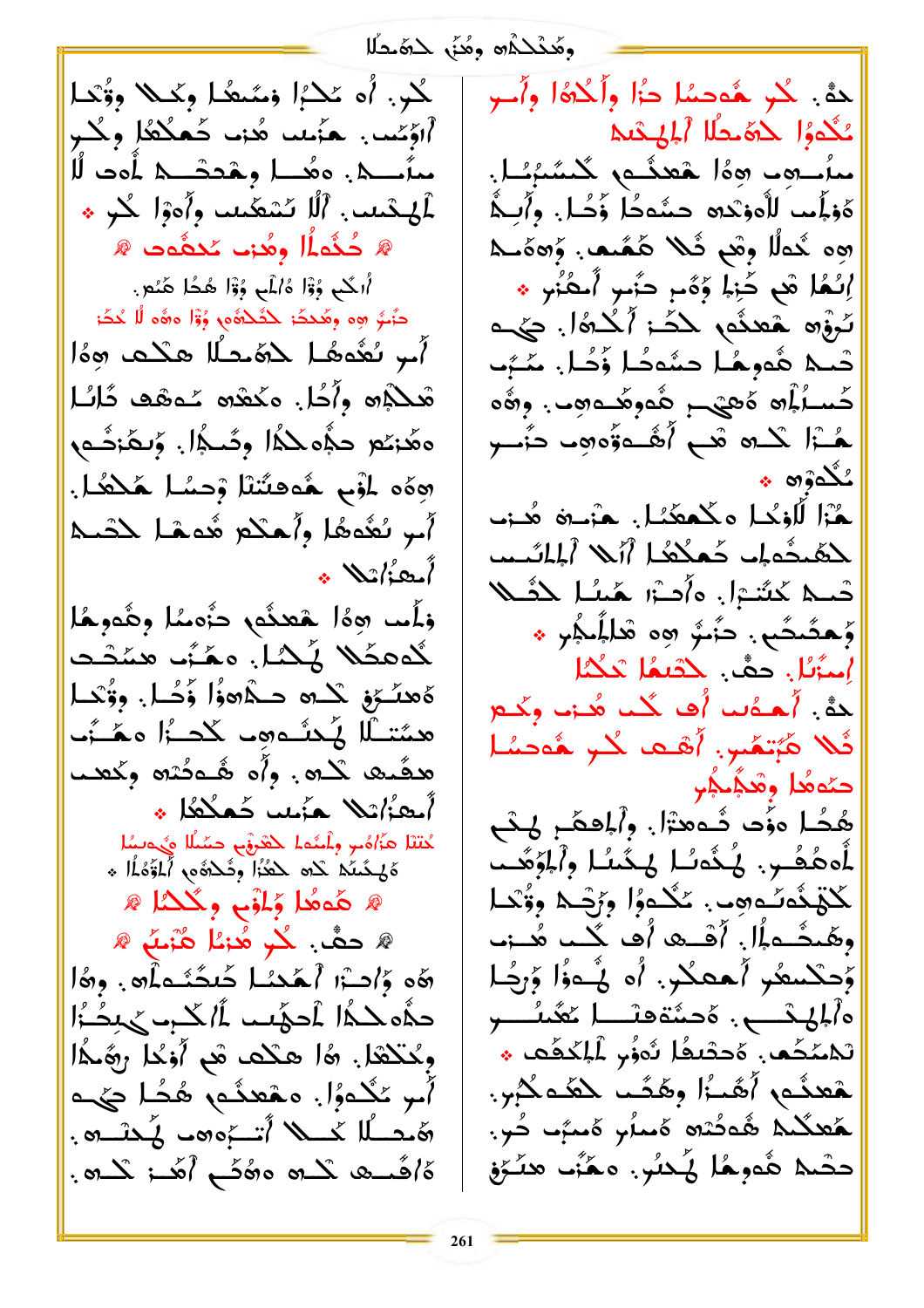وهُنْدُمُه وهُنِّي لِهَمْمِلًا

مثَولُنهما هُزَات الْمُكْحَبُنِ. هُاهَّذُلِكَ دَّمَكْعُما. أَمَّده لَم كُلْمُدُه لا . هُهكُنهُم أُحْزَا كَعُتنْهَا وُحِكْحَتْهِ \* إسرَّئل حفَّ، أَبِاهَٰذُكُمْ وَوَوَ حةُ . كُبِّ هُءَحِسًا مْعٍ ثُلا فُةِمَّى . جُزِ أَكْدُهُ أَولَٰى هُمُو لُم الْمَسَدَّبِ وَهُمُسَا لِلْكُلُّدِيُّسَا. وَوَقْعَا هُــوهُــم عُـُــدوُل وحُـدُـداُل ههَــرْت هِهُا كَلُّهِ. وِتَعْدًا بِنُسُلِّ كَتَفْتُوَلُّمْاً. وُحِسْحِـــُلَّا وِمَنْنَـــا أَهُـــــز وِهَا وِلَا تَّىهُوف دُه گُوبُرُبُّا. جَرْهُا وتَسْرًا كَعِمُسُا. وهَكَعُمْ لَمِنَه وَلَى هَلا لَكْتَهِ ﴾ وَأَلَمُ الصَّحْلَةِ مَكْلًا وَقُكُمْ مِنْ هُوصُل كُمْ ثَوْ تَكْتُلُ \* أَه هَطُا وِصُوْلِ لِمَعْصِمٍ. وَٱلْمِمْكُمْ ھَے کَےٰٓا وَّہٗ۔۔ تَحھُے ہُعدُے كَثْمَعْلَ. حُصْنُصْـ وَحْـدُهُمْ هَجـزُا. أَلْحَالًا وِرْهُونُه هُذُ. وَحِمَّدُرُه لِيَكُبُّم دْتِنُــٰهُمْاً. أَمكَـــع هُـكَـــا أَهُــهَــــه . وَْهِنَّمِيلِمِ أَنَّـهِ مِن كَلِّلاً كَلِّفَـزًا. وَهُا ىتىأما كتىف كىلىللىق دۇمىر شەھۇر هُدمٌ مِب ذُلّا \* ەھُەوھُــە∞ب أەھىمــى كَقْعَكەشــا أَحدِّنا وْحِشًّا وِصْحْ كَدُّبٍ. وُ50هُ حَ سكفَى هُودُمُل. وأبِه لَكِن هُزَهِهِ لْمُتُدْوُنٍ. وِتَكَوَّمْا كَنْهُمَا وَلَيْ. هَبْو أُوْكُما كَعْطُارَه ، ه/ُحَكَّمْ هُم كُمْبِلَّا ا هِ يُدْمَوْا بِهِ اللَّهِ مِنْ مِنْ اللَّهِ مِنْهُمْ .

وَْحَزَّىنَاتَ هُـَرَتَ ٱلْمَانَّبَـَيْتَ كَحَكْفُـلَ. وِرُّا سَـــأَبِ كُتْئَــبِ كَبِيئِيُّــبِ هُـــأَا وڅټنگا پ 2 Lisan 2 تمسلا وتُكمده مَصْلَاه حْمَدْم دەَخَىلا ھُەرِمُا. ەَھڤَىـھ ھِەُا كـــــره لكنُكْـــموُا هرهُكُـــم أُهُـــز كَـــره . وَحدَّىب هَـــ مَتْلَم وَأَحتُــا وَمَثَلُّــدُو هُذِبٍ. وِنُصِيَٰٓۥٗا وَّحُا أَهُمْ إِسَٰا. هكْتُو هُـــزم ههُـَــل إِنْــل. هُــهُــل هُــزم ۇمىأسىگى أبايلىشىپ ۋەزەھلى ھُمىغ مَنَّزَةٍ كَعَزَّمِيعُلُّهُ لَمْ \* .<br>\* هُرُوُهُا. حقَّ. مُعَاه أَمْنُه \* حةً . هُدَهَما لِكَةَه وِتَرَوْهِ هَعَدُهِ المُعدة مريّ ثَلا وْمِزَا وِقُلَّمْس. هُزمحُا هَبُعُاً (وه . هُمكْكُمْهِمْ بِكُبْتُمْ . هُمْوَجُلًا هَنْكُعْلَ. هُوْتَـمْبَا لْأَبْكُرْهَا ﴾ لمْكْمِدْ أَيْتَ مِكْتَ الْمَسْتَمَارِينَ مِنْكُسْتَمَارَ ەھْكەُـــــە بەەلى. ۆلمەــــــْت سڭگەھەب. ھُەزجُىُّا وُصْل. ەۋجىئىل ولُل هُدهُدل ﴾ لَمَا حَمْكُمْ أَهْنَّةٌ مِّنْهَا وِأَحْدَّهُا. لَمَا كَعِنْكُمْ قَـٰاؤُا بِ مَنْـَـٰبِهُۚا وَجَدُّهِ كَـٰدًا أقصله لمفكومين وأ لَمْ الْمَحْمِ مُلْ. هُمشُه ما كَمْكْعُلْ. لَما كَمكُم هُـْزَا أَهُـهَوْا وِكُحـْرِهِ . هُەدىئا كىيىتُى \*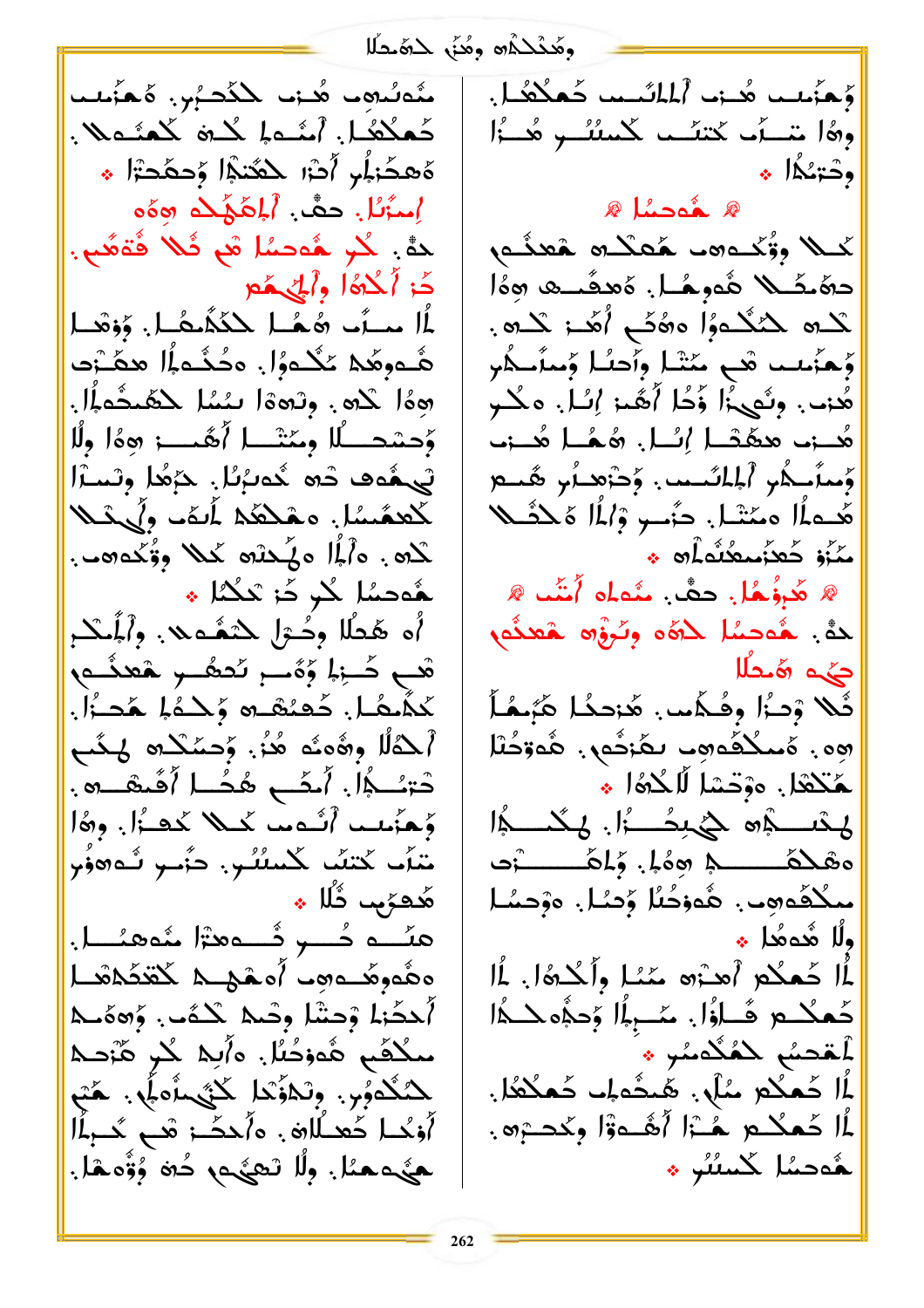وَهُنْدُمْهِ وَهُنِّي لِمَحْمَدِهُا

ٱلمَعۡكَمِم هَ لِأَـمَـم هَيۡـٰٓۥٗا شَوۡنُكُمۡ﴾ أبابعًا أَهْدَا هِأَهَا وِهَا حَذِّهِ كَمَا حُمْلًا مِنْكُرًا حِزًا. حْمِنْهُ يَجِبَرْ كُرِ حَدُّهِ حَــدًا أَحْدَمَــةٍ . هَـُــدِّو مَحْــرًا حَدُّه حَكُمُ أَحَمَوْ \* هُنُا وَحِعْدِهِ أَسْلَمُوهِ حَمْدَتُمِ حمّٰـٰٓ ثُبِّ مُـٰٓقَعُبِ کَـٰٓ مُـٰٓات ہوہُۚا ۖ. ەھّزا خَدېُدًا وِٱحۡدَا. كَــلا لَمۡدُـا ودَّمطُل وأَكْدَهُ! \* لَّحْسُمْ لَكَجُمُّـا هُلْمُلَّـُـب هُعَـٰزَا لمَفْشًا وأَلْمَتَكْتُا. يُبْعَلُوهِ أَه تتك أسفااتكا والكحو وأسفااتكا  $\bullet$  00  $\sim$ لَمَوۡنِـٰٓءُٖا وَثَـٰنِـدُا مِمۡبُنِـمِـدُا ۚ. لَمَّـٰعَـ كُرِ هُنِ حَدُّنًا مُحَاوُّا. هُم تَكْتَلُ ەھْم لمُتكْتَا. ەھْم ھْعْدُمْ ھُڪَا كَبْسُهْا \* @ حُثُماُ! وهُنِ أَعْنُبِهِ @ هُنَى ٱلمُؤْسِعِدِكُم حَمَّا لَاؤُا هَٰٓئِـهَا. ەَحەَه كَاوُا وِلَّا كُحَّا أَهُبْ كُلِّ مَّعْ كَشْبُر ههَدْ ﴿ وَحِشْـا مِهُوَوَٰدُلْ. اوْب كَتُوْمِهِ الْمَنْوَدِ هِوَا. هَنْوَد لِلصُوبُ كم أقمى وهُصْمًا قُتْسُ كم أَحْدەبو و مۇھىكى ھۇسا ئىسلا أتتؤه ومن هُ مَدَّمَــب لَمْــ وَ حَصْـــه هُوماً \* أَلَمِ أَجْنَ شَمْ مُتَمَّا. هأَهُجُز شَمْ كَنَّتَرا. شُمْلُلْ وُهِـلْلْ هُجِـزُا وِقُزْهِهَٰـلْ

ىك جُوجسًا بِهْما جَنْكُورُه ﴾ إِسْتُطْ. حَقّْ. أَخُل حَكَمَ وَهُ ا حــةُ. حنَّـــو مَنْـــلَّا مُٓلِحْبِ شَــُلَا. ويُحتسسه وهُ أَهْجَدَ مِسْدًا وَ وؤكدوها وِنَس هُم أَحُلُّ هَـمـُوْلَ حُـفٍ. ٱلْحُنْهَـلِ وهُدْهُوْ ݣَاهْ لْمُخْلَفْلْ. وِنَّسْ هُدَهُمْ هْلُــة ه/ُڡــمِّـب تْـتِــُـدًا. تَـكْــرُه أَحِزَى بِنَكْلًا. ەَحْبِسْـە سْفُوجُـل أبادكلا \* كُنْعِ أَكْتَا وَوَٰهَا حَوْضُوهِ هُنِيْتٍ. كَتَرِ ئەدە ئۇھۇسىلى كىلىشىل دۇە ههَدْ لا وْحِتْسا مْسْرْفْدْ مْهْمْمْسَا. ھُوَحُــا لِـكُـــوٰا لِـحُـسُــا كَـــــ هِ . ەمىڭگەھە ھىكىلا ھُەۋكْتا \* هْمِ نُهم هُكُلا هُوَدُمْلُ. هُد<sub>َ</sub>تَـْسُلْ كْحَـــزُوهُمْ أَلِي كُـــبِ. لَأَسْعِيمُـــبِّ حُدكُـــمًا لِمُعفَـــوت حِقحكـــمًا. حشَّدْتُه مَعْشَب لِلصَّرْهُتِيلِ وَحِمَّىٰ ذِلَا حفَّەق<sup>ِ</sup>دُلَّا شَكِي ال وْلِمَحْمِ مَمْلًا دَزْهِ مَا هُومِهُا. وأُومِكْمِ هِهُا لِمَعْنِىٰ حَبِيلاًا. مَكْمِ هُجُا هَعْدُے مُدْوِسًا هِهُا هِ أُهْلُ؛ أَه هُـــه دُمْه وأَمـعةُ/شـــلا حَنُمـــو سُــه هُــو وَسَّبَّ لِمُكْلِّطًا ﴾ *۾ إمرائيل. حيثي. خُلنگ*م هُلُّا *ه* حــة. حُـُدمُــا كُـــرِ هُـــزب تعُــا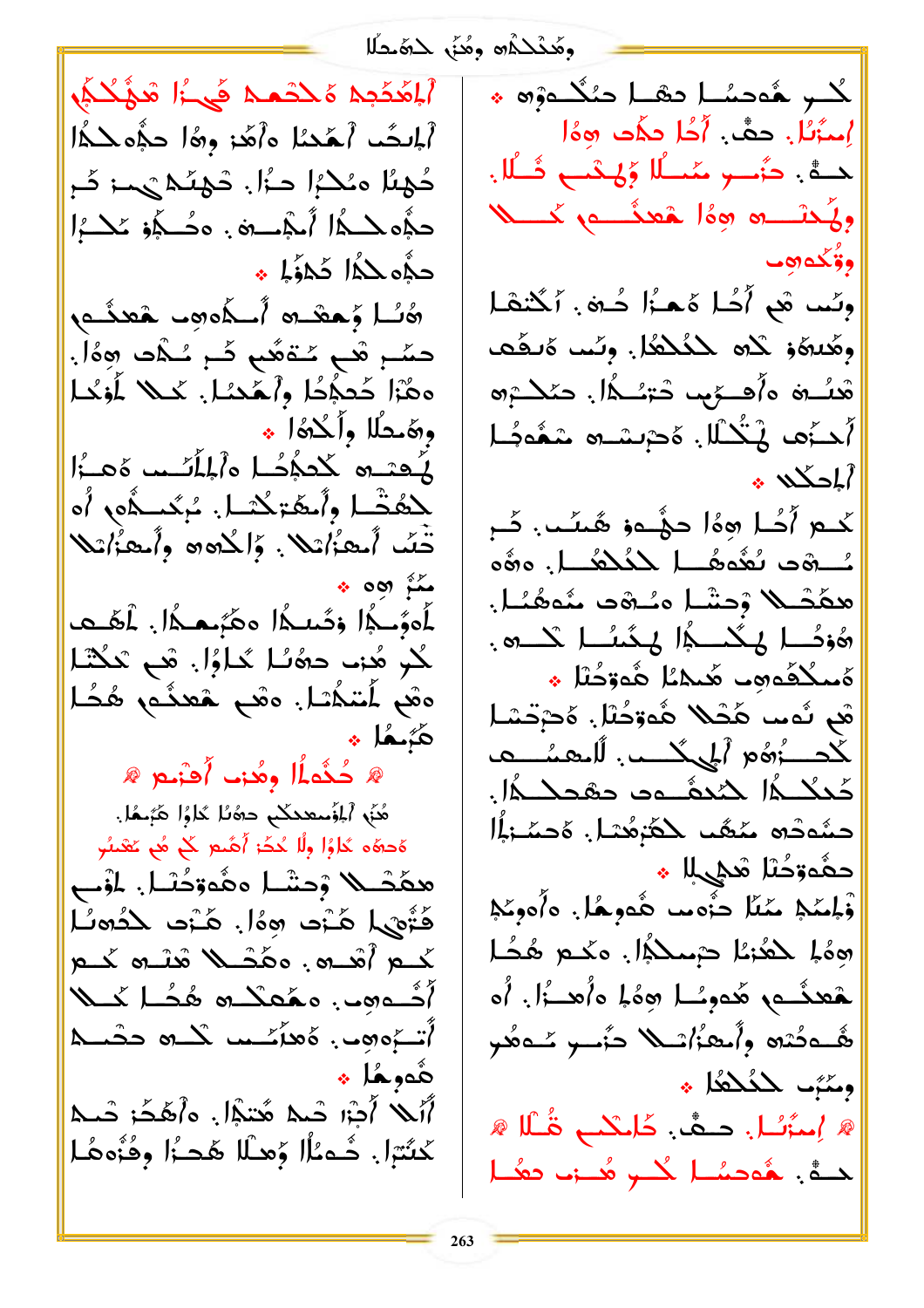وهُنْدِيْمُهِ وهُنِّي حَقِّصَلًا

كتك كسلُب كدُا فَاسًا. أَكْشَا أباؤٌمعدكُم \* هُه وِهُكُحْلاً وْتَسْلَى هُوَدُمْاً كُــع كَنْدَوْوَهِ . مُـدِهُم أَلَمَّا . وَيَـمَّـزُت أُسـو ىُعْدِهُا. أَكْدُا ٱلمُنصِحكَةِ \* هُه وُلمُعدَّــه هُــُــا وُحهُــَــلا هُّەوِهُــا لُهُـدُــو. ةالمِكْصُــْ كُـــو. مَعْلَمُوهِ أَسِرٍ وُسْعِ إِنْهَا. أَكْدَهُا أباؤُسعدكُم \* مِّنِّس حُمِّكْعُلِ مِدًا هُلْ مُعِنَّمٍ ھُڪُل كُعجَّىسُل. ھُجُل ٱلْمَلَّسُـب. كْمِلًا أَوْكُمَا وَمِعْتُمْكُمْ هُوْسًا. أَكْدَهُا أَلِمُوَ مَعْدَ لَكْتَبٍ \* وَهُ وَمِعَهُ صَدَ اللَّهُ وْحِشْاً. وهُوَدُمْا وُحِلُعُوهُا. كَاتِبُ هَعِدُمٍ أَيْهِا وِهُوَقِيَسَا هَـزَم. أَخْذَا ٱلْمُوَسِعْدِكُمْ \* کا کا کہا کہ کی کہ ک ه حقٌّ. 60 نُدەورُن*ا ھ* همَّسُــا أَحْـــهَا. وَاـــو تُعُّــهَــا. لمؤمساً هكسم لمُعْعُفُسُم. ة/لمِلْهِم كَمَلاً أَنْتَهِ- هَعْدًى ِ. كَمَامٍ هُرِهُمْ وُسْعِدِكُم \* أَحْدَهُ الْجَرْجُلْ هَدَهُ الْكَدَلَّا. هَجْدَهُ حَمَّلًا هڭلُعا وِلْكُتُنُو. أُسو وُاصْرَأُه ها ىگىُل ۆاگەھە . گەلُر \* همُسُالُمُكُوا. وَه وَكَمْعِدًى. هُحُــل عُمَّــزُل أَهْــزلم. حرْهُــل وتســرْا هُدگرم. حَدَٰمُ هُرمُحَ \* ۞ه و۪ٞٱۥٮڔ ٮُڠُهڟًا وٕٞٲۥۏحػٞٮٖ ۦٚڠڠۜٮٜ.

وِئْسِمَا قْبَ هُزَسُمٍ. هُ أَلَمْ الْمَسْمَلُو ەُمەلَىلُەم، ەُھەل إِنْتُمَا حَرَّجِئْلَه \* هُدودًا.حفَّ. لكف وصَّدًّا أهمّهِ ئَے هُشَمٌ وَهُمَّا كَمِمْ وَقُكُمُوْمٍ. هَعِنَـمٍ هُحُـا لَحْعِمَسُـا. هَـنُب هقَمِيهِ كَمْ دَرِ أَهَٰذٍ. وَهُ تَسَلَّمَت كتئس كمللب. هنمسه هُسنه أبللئسسا حُمكْتُما. محمَّسُا وأَبَلَا لِحَقُومُهُمْ \* حْزَه وِأَحَلْ حَزْهَ وَحِدُّه حَكَمًا. أَكْدَهُا دِّ90\$ هَجِدٌ!. هُجْدُوا إِنْكَ أُهْدَ: هَعْدُ ے . هندے هُنگ أسب وأحكَموْها. أَأَلا أَهْدُ; دُهِنُه لا . وِٱلۡٱ حُک۪ۡوَٰٮ هنَسمُنفُع ﴾ هَعِنُومٍ مُ أَعِكْلًا هِهَا. هَلْكُمْ حَزْهِمُــا وِهُومُــا. وِهُه وَلِمُـب هُكْشًا هِهُـــُزُا وِمَنْنْــا هُوِهٗننـــٰٓءُا أَلَجُوهِ }، أَاتَكَفَ لَكُمْ إِنَّهُ كَبِ أُهَدَى وَهِمَٰٓىب هُشَكا هُم مَنْتَا ﴾ A Lisca A . 6ە . وڭىلا. مَنْدُل وُحَتّْ10هــــا . قْدَاوْمُـُــب كْلِلْوْ وُمُحْل. حَيْء هُمْكُلا هُدوهُا كَمِنْتُ مِنْ مُعْشَمَةٍ مِنْ مَكْرِ مَمْسَلَمْ وَوُّكْسەھەب ھۇملىما كْسەر شْقَمىللا كَعْكَمُلْ. وِهَٰلْ سْلَمَا كَتْلَبْ كَسْلُلُو \* @ ورُجْزًا. تَعْبُدًا. ووُسْعِدِكْمَا @ حفَّ. أَبِي وَكَحِدُّهِ جَدًّا هَٰذِيَهِ كُحتْسِهِ هَعِدٌسِي كُحِسُرًا. كَمِيلا وتُكَدِّهِ وَالْكُلُّفُ وَاللَّهُ وَاللَّهُ مِنْ النَّفُّ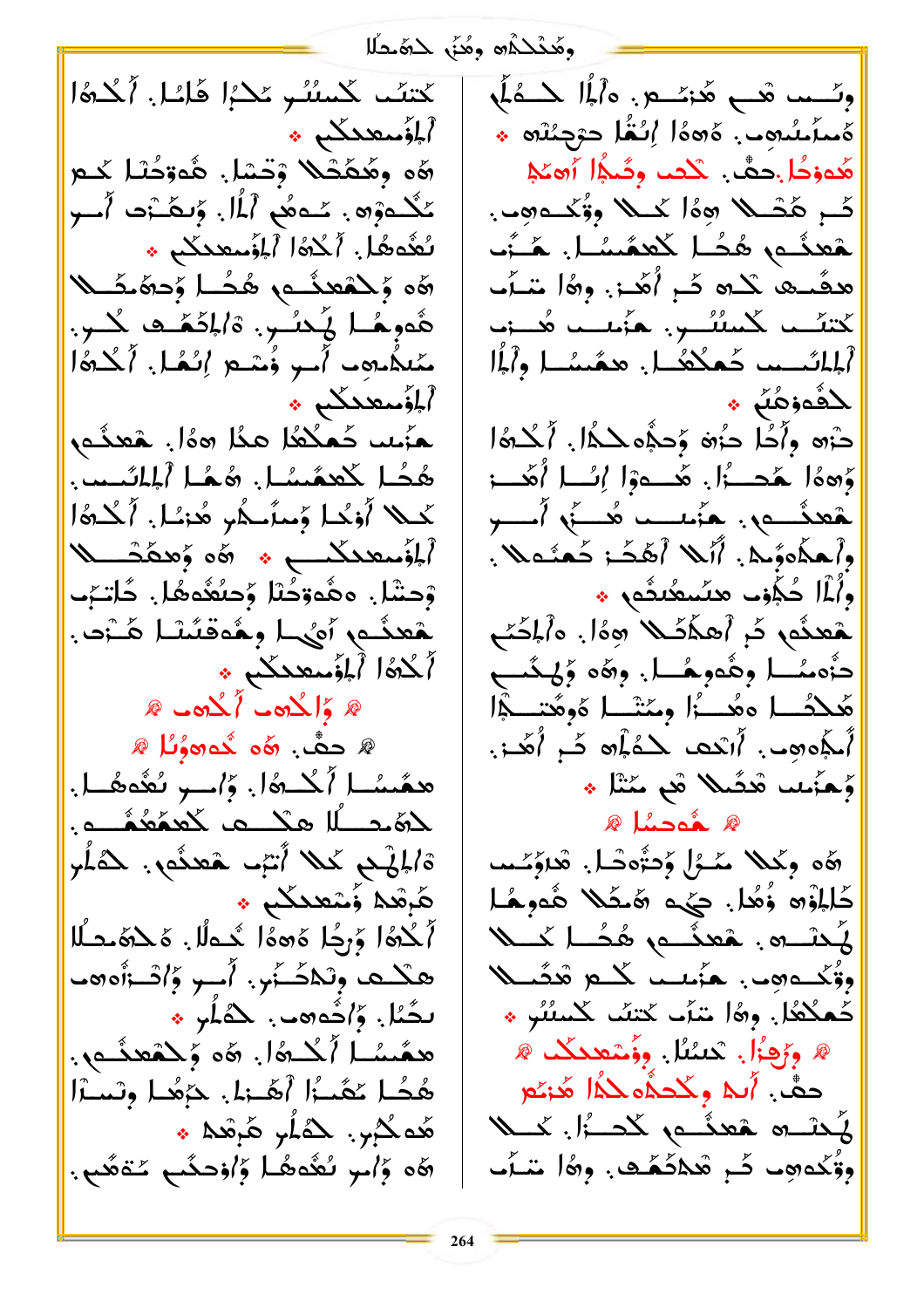وهُنْدْلُهِ وهُنِّي لِهُمْمِطُل

ئگ هوره . ئے هُم كُنْزِد كُلِهِ هَٰذِئے مِ دەً خَلا ھُەمِھُا كَم ھُەقْحُلْا. أُس  $\bullet$   $\%$ حقَمَكا هُمبِعُا هُدَه عَعدُم كْحَرَّا شَكْكُف هِهَا. هُمْحَمَّمِهِ هِهَا كے وَ أُهُدٍ. وَهُ تَسَلُّمَ كُتْئَب مىلُلُو ۆُكْل. كُخْلْ إِنْبَا هُـزَم. مْنَـٰهِ كْمْشُەبِكْ ەۆشكىكك ؛ لَمَا حَمِكْكُل أَهِذَا مَنْنَا وأَكْدُهُوبِلَا لِمَا كُمْكُمْ نُهْرَوْا وِكْعِفْدا. وِكْبْ سُلُوْ هِهَما نُصِيْرًا وَّحُل هِهَا مَتَدَّبٍ كَتَتَفَ لْمَسْلُو هَزَمَتْ كَمْلَاهَا ﴾ ھُا ھُلْکُمْ کُمْ لَمُسْهَى وُھُمَا إِذَّائِكُمْ. فَقُومٍ كُلُّهَ كَفَكْمَاْ! هِنَّىت هُىثُولِ. وُ/وصْلا هضَنهُ! وِهُكْمَا مَتْنَـا لُلُؤُم وَجَهُمِــوٍ. كَـــلا كَـفــزًا كَعفُم هُجُلُ: وهَكَسه كَتْرُە۞ حقَّ. عُهِمُنْل كْسِر لْمُسْمَضُو. أَه هْتِدْسَهِ وَكَسْلًا وِتُكْسِي. لِكَبْأَسِدْهِتْ كَلَعْقَبْسُلْ. هُحكُفِهْدَ الْمُحَكَّدَ الْكَلَّهِ أَهْدَ 200 مى بۇ ئىل كتتى كىللىر. هزَّمِين هُزَمَ كَمَكْتُدَا ﴾ مُوهُنَا. همَّى هُدُا هُووُيَا. وئىھە ۋەمئىل كىقىنگىم ولا كلىم لْمُعملِ. حَبْعُل وِلْمِمْل كَدُر أَحْدَرَا. وْاٰ الْاسْكَـٰۃ : ﴿ حَقَّدَوْهُنَـٰا وِثَّـٰاهُ بِ

وِحُكُوْ هُدِيكُمْ كَلاَ هِءُا كَلَامَطْلا حنْرِوْٓا هُودُنَا. ۞لُماُرٖ هُرِمْه ﴾ ه وَحْكَمُا شَعِكْتُب حفٌ. هنُعدًا وَبِسَدٍ كَجَزْنِدًا دەُنا غەھْل ھڭگ ھُنَّى. وِّىگْتُ هەُا ھُەتِڪُلْبا کُسِر ھُە اُسْتَگُەھِب ههَدكْنُـــا وِثُـــــــــــا هُــــــــەوْدُنُــع وقَعْهَ تُمْسَى فَاحْسُسَا لَمْسَعْهِ وَحَكَمِيثٌ وَأَنَّ وَاللَّهُ . هَيْ نَتَّ وَهِ مَكْلِ وَهُ هُەۊحُلْه \* حەنا ئەھْل ئىنىش ھەل. ھىھىگە ھُڪُل ڪُڏُهِ صَبِي. ۃُ/لِڪَڪُڪ ٽڪ خَسيُّكُمَّا. وَحَزَّمَت شَكَّلاً خَسْتُبْ. ة/مْدَا أَحْزَا ۖ لِكَنُتَرَا. وَبِـهَدُــهِ ۖ كُــرِ أَشْكُمْ هَرْمَ مأسوب خصفُم ليُحوَسُلَ وَاوَسُلَ. وَلِمَشَا لَاهِ خَذِا وَهُمِ. ةَاما كَعْدُه لمْوْمِ هُدَفَتُنْلَا وُبِكْنُو أُمِرٍ تُعُدِهُـلَ. ةَاهَدِ كَدِهِ هُوصِيًا كَيْمِعَيْبِ. وتَعَوُّكُكُمْ أَلْمَلْمُسَكَّمَدْ \* كْمِلًا وَوُّكْمُوهِ لِمُحْلَّدَهِ خْعَدْمُورْ. لِكَسَـٰۃِ أَكْـَـٰہُۚا وَالِيُہُـُـُّـُمُّ ہُمَّـُّہُ هقَسِهِ ݣَدْهِ وُهِنَّمِيهِ هُـْمِهِ. وَهُ شاأب كتئاب كلملت و. تُندهُوا لِمَتَحِيْكُمُا وِكَعَعْقَاً. مِمْهُدَسًا وِكَعُب  $\cdot \sqrt{\frac{2}{2}}$ R ILIN KNOSAL R **& حقٌّ. هُلَّا وهُوصِيًا &** ههَدْ لا وْحِشَا أُفْ هُوْدُنْنَا كُنْعْ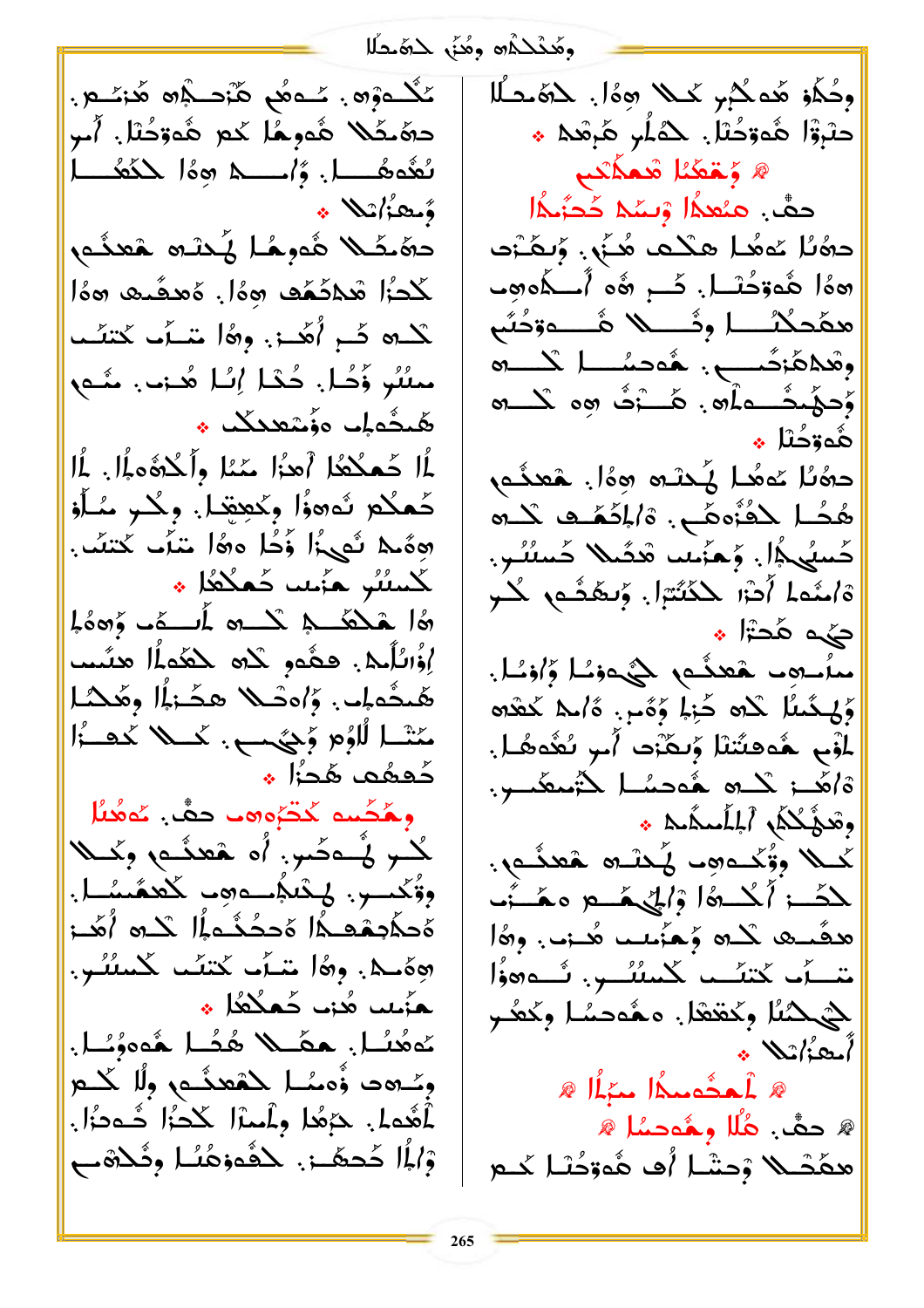وهُنْدْلُهِ وهُنِّي لِهُمْمِلًا

وَالْحَــْهَا. كَـــلا أَنْتِمِـــو حَهْمَصَــلا هُومُل هَزُقَا همُفَع أُقْدِقُورِ. وِلَمَّا تَاهِجُو مِنْ حَكَّاهِ بِهِ مَاسِطٍ كَرْوُّكْسِرِ ٱمْسَلَّاسِرِّفِ. ۞ ٱقْتَتْمَاهُسِرِهِ وَمِعْمَىكَ هُدًىكَلٌّ وَهُمَا مِّسَلِّكَ كُتْلَب **َكْسْلُو ۞** إمآثار. حقَّ. كُمْ هُزْمًا هُزْمَعٌ هُه وَإِحِسْنَ اهِهَا خَبِجَمْهِ عِلْمِهِ . وَهَا حَدُّه حَكَمُّا مُحَمَّدَ الْمَكْرِبِّ حَمَّدَ الْمَكْرِمَةُ وكُلْحُدًا. هُا هِنْكُمْ أَوْكُلُ رَبَّهُكُمْ أَسِ كَنْدَوُلَ. وَحْمَدْهُمْ هُدُلْ دَيْنَهُ الأمطال حملا أتتوادف وكافئت تكاد ەھُكَم أَهُد: ݣُـــهِ. وُهنَّىـــا هُـــزَ ٱلملئسا دَهلاهُا. وها سَـرَى كتتَ كَسْلُبْ هُٰۥًا وِحْتِكْلًا ﴾ 2 Lisan 2 كملا وتُك00 هَككس هَعنْده دەَخَىلا ھُەوھْا. ەُھڤىسى ھەْا لْكُنْهُ كَتْكُدْوُا هْهُكُمْ أُهُدْ ݣُدْهُ . وَحدَّىب هَــ مَتْلَا وِأَحلُـا وَمِعلَىكُو هُذِبٍ. وِنُصِيءُا وَكُما أَهْمَعَ إِنْسَاءٍ. ٥ كُنْبَر هُـــ; محكَّــْـل إِنْــل. هُـهُــل هُـــ; ـ وَمِيزَ أَجْرَامٍ أَجْلَائِكْسِيتِ وَجَزْهِدَارٍ وَقَصَدَمٍ هُــه أا همّثـا. دَّنـــر وأَلمًا هَ لَاشًــلا مَنَّزَةٍ كَعَزَّمْمَعُلُّهُ بِهِ \* *®* حُثُماُ! وهُزم مُحفُّوم *®* أَاكُمْ وُوَّا هُٱلْمَ وُوَّا هُكُا هَنُع. دَّنِـــرٌ وه ومُحكَـــز حَثَـحَــوهُ مِ وُوَّا هِ هُ مَا تُحَـــز لَمَفَ أَسْمٍ هِهُا تَسْمٍ كُنْتَ هَلَاَشُتُمْ

دْ: كَجُالْ \* **® لُــــــــەكُىۋُەر لِلْقَقَدُّتْـــــــا ®** ® حفٌّ. هُا وُ/أَأَ أَبِّد ® لمحْبِرُه لِمَكْدُلِ هَكْسُمْ هُوهُا أَهْعِدْوهِ. وْأَهْدِ ݣُو هُعْدُمْ هُوْمَ وَحَذَّىكَ هُــزَتَ ٱلْمَلَدُّــَتَ. ٱلْمُؤَدِّنَــعِ ھُذِئا ﴾ ھُە ۇللەھلگەر. أىمكەۇبىد وتساسو حُحهُ;. مَمْلًا مَحْمِعْلُ أَهتَمُ مِنْ. ەْمىلُو ۋاپاڭىدا. اْياۋدىس ھ هنِّيب هُم مَثَلَ هدَّمه مِهْ لَهَ م هْعِدٌ مِ هُدًا. وِهُ سَدَّبَ كُتْبَ **ێڛڵؙؠ. وٱڒؘ؇ ڝٞػ**ۼڵٳ؞ ٱڸۄؚٞڿۜڹ 2 Lisaie 2 هُوصِسًا كُبِ هُــزم، وْإِلِمُلْمِدَّسِـدْ هُكْتُعُكُمْ فَيْ أَنْ هَكُكُمْ وَتُكْتَفِقِ وِهْعِدْهُمْ هُدًا أَاوِّسُكُ. ٱلْمُؤْمَنُونَ \* **& ممَّلاً وَرَجَّدُاً &** ® حفٍّ. أَبَلَ إِبَلَ نَوْوَوْا هَزْمَزًا ® دەْمَكْلا ھُەمِكْل كُكْسُرە رەەُل. هَعِدُهِ هُدًا كَعِمَسُاً. 16مَٰ: كَلَّهِ وَّهزُمِينَ هُمْ مِنْتَارٍ. هزَمِيعُنَا وَهُنْتِفَ مَّتَوْصًا. هُنَّا لَّاوْحُا مِكْعِعْدًا. هِنْمِيَ هُنِ حُمِكْهُا. وِنُمِيذًا لَكَ وُهِهْدًا إِنَّا. أَمِيْلَ مِيلُو هُا وُٱيْلِيهِ. مَكْنُا وؤثدا للصُّوهب \* 2 Lisaie 2 لُّهضَرِ هَعِنُو أَهُنُوا هُدُا أَهلُنَا ەئۇپئىل. ۆلىنىڭ مەرەب كادار